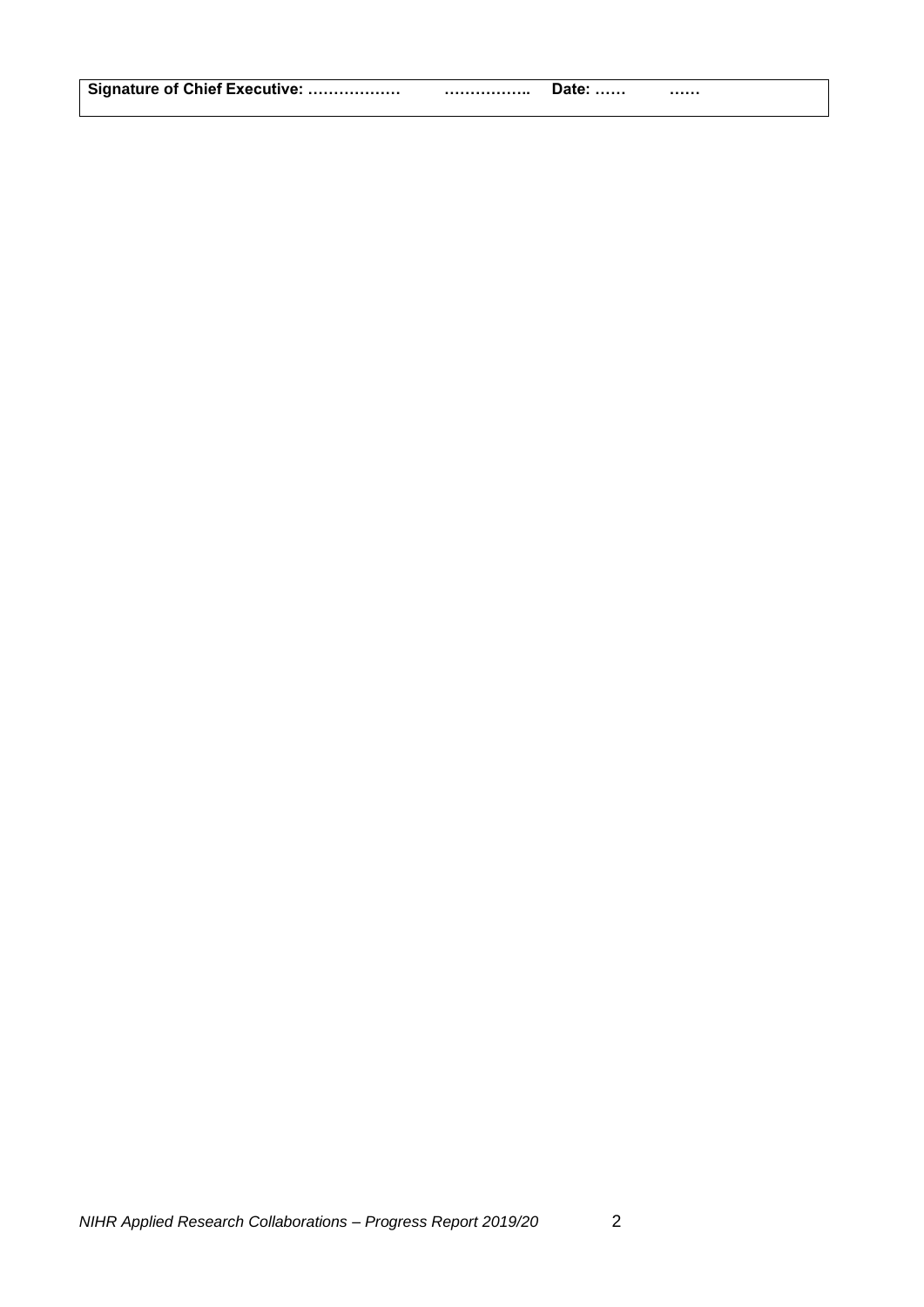### **3. Overview of Activities (no more than 1500 words)**

**In its first six months, the ARC South London has made excellent progress against its short-term objectives (1-2 years), as set out below. In addition, we have maintained momentum with projects taken forward from the CLAHRC and developed under the ARC. These are already beginning to have an impact on local services and people. Highlights include:** 

- Healthy Eating & Active Lifestyles for Diabetes (HEAL-D), a type 2 diabetes self-management programme, culturally tailored to meet the needs of black African and Caribbean patients. It was developed using co-creation methods to ensure its relevance and acceptability. The pilot study in primary care led to significant improvements in HbA1c and patient quality of life. The programme was commissioned by six clinical commissioning groups (CCGs) for autumn 2019 (approximately 120 places). This saw HEAL-D implemented in four London boroughs: Lambeth, Southwark, Lewisham and Croydon. HEAL-D received the *Quality in Care Diabetes Award* in December 2019.
- The Children and Young People's Health Partnership (CYPHP), a new model of care designed to deliver significantly better health and care outcomes for children and young people. It has been commissioned in Lambeth and Southwark, and we expect it will be extended across south-east London. Our early evaluation of the service has demonstrated significant impact, including reductions in acute service use, and improvements in health and healthcare quality. CYPHP has established a model of clinical-academic partnership that is improving research translation to benefit the population and the NHS. We expect the full trial results by the end of 2021.

### **Identifying research project milestones and pathways to impact (ARC objective 1)**

All seven core ARC research themes have identified project milestones and pathways to impact for all research projects. This short-term aim is now complete.

#### **Establishing the ARC's governance and management structures (ARC objective 2)**

We have set up governance structures and internal processes that incorporate monitoring systems and encourage collaboration between the research themes. Our core governance structures, the ARC Executive and Board are set up, and the ARC's core management structures are in place. The Centre for Implementation Science (CIS) Executive is chaired by Professor Nick Sevdalis (CIS Director) and reports to the ARC Executive. The CIS Executive oversees coordination and development of the cross-cutting and methodological aspects of the ARC. We have approved a new communications strategy, developed a new website, created new project adoption forms and bi-annual reporting forms, and established a central resource that offers administrative, health economics, informatics and communications support.

We commissioned an external review of patient and public involvement and engagement (PPIE) activity and plans, undertaken by the Chair of the Academic Health Science Network (AHSN) PPIE forum. This review is complete, making a series of recommendations for PPIE work under the ARC. We are now working with local people, user groups, researchers and others to co-produce a new PPIE strategy, with a community meeting and workshops planned for later in the year. We have:

- Employed a **PPIE coordinator** to support service user, carer and public involvement in health and social care and enabling community development
- Employed a **lead for diversity and inclusion** across the ARC to develop and implement a strategy for building diversity and inclusion (D&I) into all aspects of the ARC programme.

### **Achieving first-year theme milestones and deliverables (ARC objective 3)**

All ARC themes have identified first-year milestones (see above). Despite the restrictions brought about by the Covid-19 pandemic, all themes are now on track to delivering these, recruiting high-calibre research staff and co-ordinating the logistics of projects. In our response to the pandemic, the ARC has taken on more than 50 new research projects (either adapted from our original research plans or newly funded). As a result, we expect our research themes to exceed their first-year milestones and deliverables.

#### **Demonstrating specific mechanisms to ensure the ARC addresses the needs of the local population and health and social care system (ARC objective 4)**

The ARC is developing a range of mechanisms to ensure that we address the needs of the local population and health and social care system. These include:

- Our improvement science team, King's Improvement Science are funded by King's Health Partners (KHP, our local Academic Health Science Centre) and the ARC reports to the KHP board
- We are strengthening our relationships with local **CCGs, STPs, and LAs** to support the developing integrated care systems. For example, Dr Ruth Hutt, director for public health at Lambeth Council is now a member of the ARC's Board.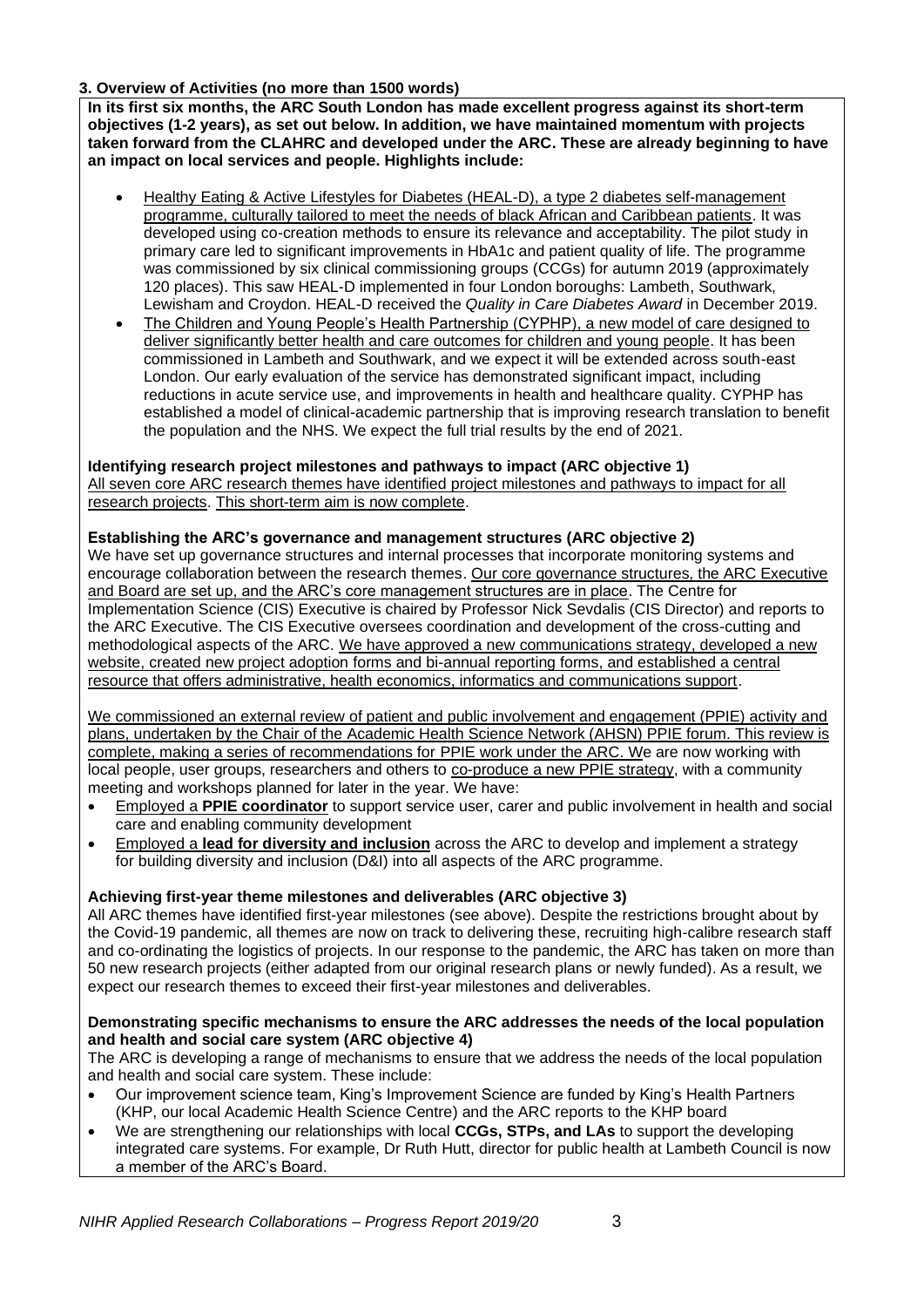- Researchers in the Centre for Implementation Science reviewed each ARC health theme's plans to assess the quality and implementation science methodologies to be used and how they can address the needs of local communities and the health and care system.
- Both at the theme and organisation level, we hold regular meetings with members of the local community to ensure that our research is designed around their needs. This includes a series of events designed to help us understand the impact of Covid-19 on individuals, communities and populations in south London.
- We are communicating through a quarterly newsletter with around 500 subscribers, with content written by and for local service users, carers and communities and PPI leads in NHS and social care organisations.

#### **Establishing a thematic symposium series across the ARC to ensure active collaboration between all themes by the end of year 2 (ARC objective 5)**

We have invited themes to submit their ideas for a symposium series to the Executive, and discussed the aims and delivery. A cross-theme working group has been set up to plan the series.

#### **Establishing regular meetings with health and social care delivery partners in south London (ARC objective 6)**

Our monthly Executive meeting includes our theme leads as well as representatives from our health and care delivery partners in south London, including: South London and Maudsley NHS Foundation Trust, King's College Hospital and King's Health Partners. The Executive is accountable to the Board which includes representatives from each ARC partner, Health Education England, local public health leads, and patient and service user representatives. The Board meets four times a year.

At a theme level, our researchers meet regularly with health and social care delivery partners. For example:

- Our social care theme meets with partners including: the boroughs of Bexley, Kingston, Richmond, Lewisham and Southwark, King's College Hospital social work team, the Methodist Mission Deptford, Lewisham Pensioners' Forum and Age UK London.
- Our maternity theme meets with the maternity and women's health policy team, the transformation programme, patient safety and experience group, and senior clinical leadership at NHS England and NHS Improvement, South-East London Local Maternity System, Our Healthier South East London (STP for south-east London), and the Health Innovation Network.

#### The **ARC held a launch event** in March with 75 people attending, including representatives from our health and social care delivery partners. Discussion focussed on how our research aims to respond to the challenges of an ageing society, more people living with multimorbidities, and addressing inequalities in health and care. The event was opened by Dr Adrian McLachlan, GP clinical lead for Lambeth, South East London Integrated Care System, and co-chair of the ARC South London board.

# **Prioritising research for implementation to improve services and health outcomes**

The ARC's implementation and engagement (I&E) work is co-led by Zoe Lelliott, the Chief Executive of the Health Innovation Network (AHSN) and the AHSN's Medical Director, Dr Natasha Curran. The I&E team has met with all ARC research themes, identifying projects with early potential for local and national implementation. This work was informed by the work carried out across the AHSN Network to select projects for national scale up, which was led by Zoe Lelliott. Following this, the I&E team have developed a robust process for prioritising ARC projects for implementation support. The aim is to ensure that projects address a local health and care need, that they are aligned with the priorities of the local health system, the intervention is robust, and that they make best use of existing resources and networks. We are currently recruiting an implementation manager, who will work closely with ARC research theme leads and 'implementation champions'. We expect the implementation champions to be in place by end of year 2 **(ARC objective 7)**.

# **Significant developments in implementing the strategy**

The Covid-19 pandemic has highlighted the health and social care priorities that drive the ARC's research. It has also transformed how we work. In March 2020 we rapidly re-focused our applied research to address Covid-19 and its longer-term implications, particularly in the areas of [palliative care, social care, maternity](https://arc-sl.nihr.ac.uk/research-and-implementation/our-research-areas/covid-19)  [and perinatal mental health, informatics and public health.](https://arc-sl.nihr.ac.uk/research-and-implementation/our-research-areas/covid-19) We have taken on more than 50 new research projects, adopted remote working methods, and used virtual technology to engage with our local community and to deliver education and training, with work having a direct impact on policy and professional guidance.

### **Progress against medium-term aims**

In addition to making excellent progress with our short-term aims, we are making significant progress on our medium-terms aims, developing plans for our implementation science week (objective 8) and online educational offering in implementation science (objective 9).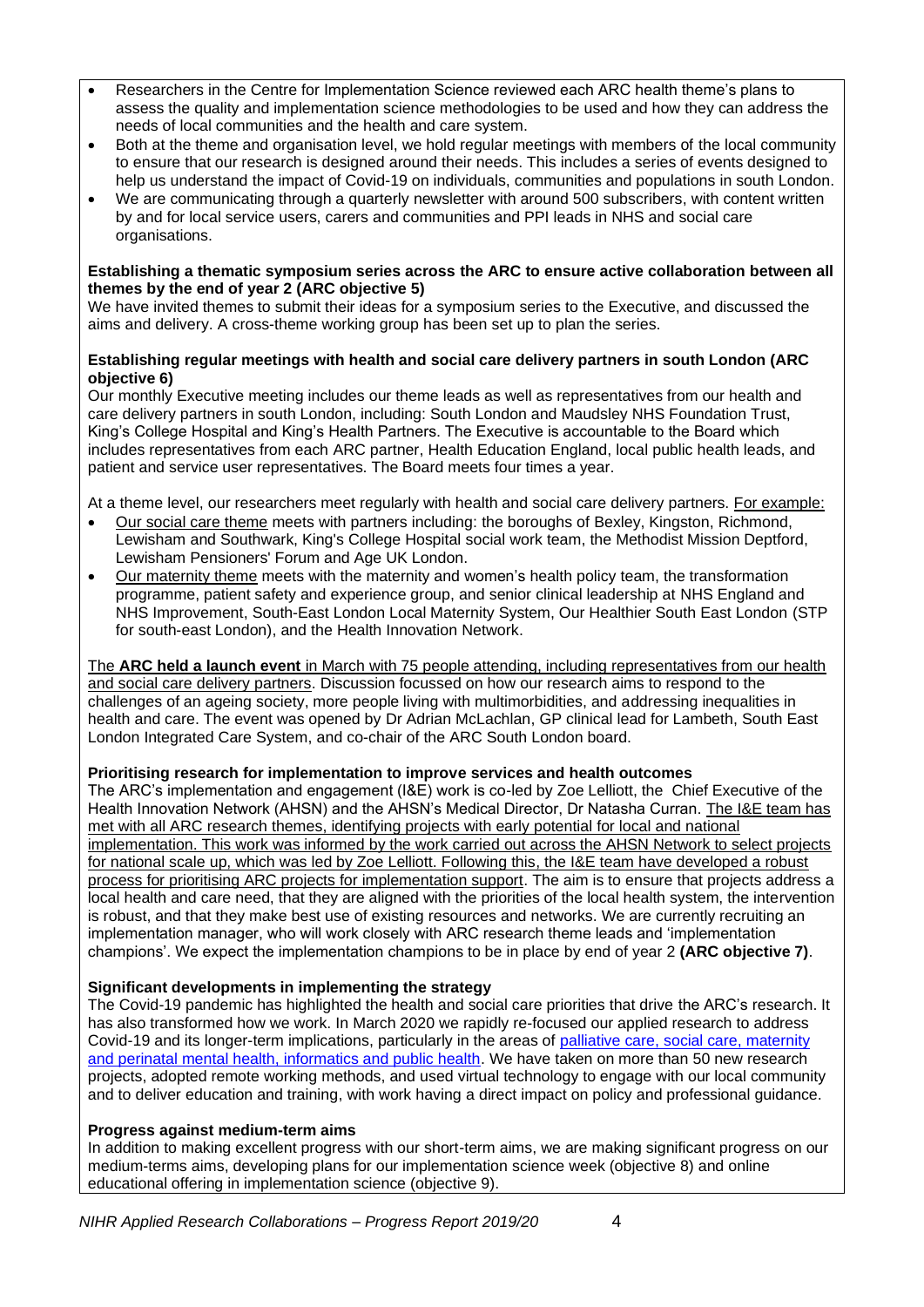# **4. Progress Made in Each Research Theme (no more than 500 words per theme)**

# **Section 4: Alcohol theme**

The theme lead is Professor Colin Drummond and the deputy theme lead is Dr Paolo Deluca (both King's College London). The theme's aim is to develop and evaluate optimal methods of implementation of alcohol interventions targeting harmful and dependent drinkers with physical and mental comorbidities.

### **Project 1: Alcohol interventions to reduce alcohol harm in acute alcoholic liver disease**

• Our short-term objective is to evaluate the impact of psychosocial interventions in reducing alcohol harm in patients with acute alcoholic liver disease.

• Our main deliverable for 2020 involves a scoping exercise and linked PPI work.

• The research team have developed links with hospitals and liver specialists, developed a research protocol for a randomised controlled trial and applied for NIHR funding.

• The team began their PPI involvement activities, but these were put on hold in March due to the pandemic.

# **Project 2: The utility, acceptability and efficacy of wearable transdermal alcohol monitoring**

• Our short-term objective is to validate and evaluate different wearable transdermal alcohol sensors and associated apps.

• Our key milestone for 2020 is to conduct a validation testing of a novel alcohol transdermal sensor.

• Originally, an MSc student was to be recruited to conduct a feasibility study, but due to Covid-19 there was a recruitment freeze. Two PhD students have since been recruited to start October 2020. One of them will conduct a feasibility study which will take place in 2021-2023.

### **New research**:

• We have redeployed internal resources to develop Covid-19 related research. We are developing, with colleagues, a national online survey of people drinking at harmful levels to examine how the pandemic impacted on their alcohol use and their help-seeking (SACCO study). We are also involved in a study of London homeless people, who have been housed in hotels, to investigate service/help provision and emerging needs.

### **Impact:**

• We are supporting NHS England and Public Health England (PHE) in the roll-out of assertive outreach services for alcohol-related frequent attenders and have contributed to policy documents. We are also contributing to *The Lancet* Liver Commission in developing a blueprint for assertive aftercare for patients admitted with alcohol-related liver disease. This will be published in *The Lancet* in 2020.

# **Adopted projects:**

• The Alcohol Dependence and Adherence to Medications (ADAM) trial is now in the follow-up phase and we expect to complete the project by April 2021.

• The Alcohol Assertive Outreach Treatment (AAOT) trial is complete and we are in the process of analysing data.

**•** We have completed data collection in A&E and sexual health clinics for our study evaluating the minimum unit pricing of alcohol in Scotland. Data are being analysed and results should be available in early 2021.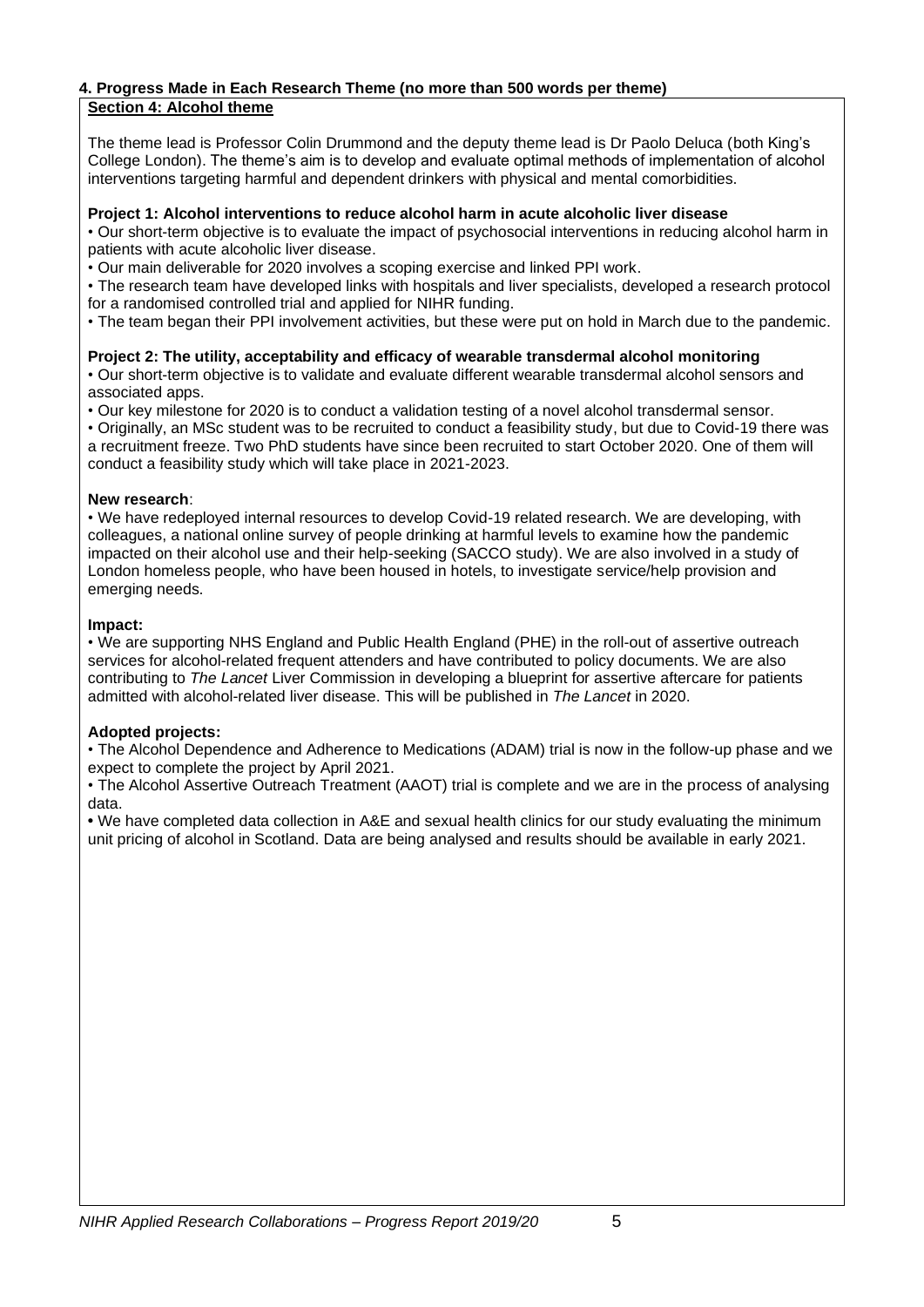### **Section 4: Children and young people's (CYP) theme**

The theme lead is Dr Ingrid Wolfe, Director of the Institute for Women and Children's Health, the Children and Young People's Health Partnership, Consultant in Paediatric Population Health Medicine, and clinical senior lecturer at King's College London (KCL). The deputy theme lead is Dr Julia Forman, lecturer in statistics and epidemiology at KCL.

In the first six months, there have been no changes to the theme's aims or objectives. Four researchers have been recruited to the theme: Dr Rick Hood, associate professor in children's social work at Kingston University and St George's, University of London; Dr Lizzie Cecil, a KCL research fellow in children's health services; Dr Swapnil Ghotane, a postdoctoral researcher at KCL; and Jenny Greenwood, a KCL predoctoral researcher.

### **Project 1: Improving care for children with complex needs and disabilities (INCLUDE)**

In this project the CYP team will develop, implement and evaluate the effectiveness and cost-effectiveness of a coordinated model of care for children and young people with disability and/or multi-morbidities

### **Short-term objective: Systematic review of evidence and local systems mapping**

• Milestone 1: Jenny Greenwood has mapped local stakeholders, care provision, existing resources, and activities across the 12 boroughs in south London for CYP with long-term health conditions. This work has identified more than 200 services and stakeholders.

• We have produced an interactive digital map of these services, including their aims, strategies and key personnel.

• A planned event with stakeholders is currently on hold due to Covid-19; we are planning virtual and remote engagement activities.

• Milestone 2: Dr Ghotane has completed the protocol for a systematic review of interventions for CYP with complex care needs. This review should be complete by December 2020.

### **Project 2: Identify family needs for support, prevention and risk reduction (INSPIRE)**

In this project the CYP are co-producing, piloting, and validating a child and family school-entry screening tool, to identify unmet needs and risk factors, and provide a tailored package of preventive and supportive care.

• Milestone 1: Systems mapping (as described in project 1) complete.

• We plan to complete a systematic review by June 2021; currently in the protocol planning stage.

• The core researchers for this project have been recruited.

### **Adopted project: Children and young people's health partnership (CYPHP)**

• The CYPHP has been commissioned as a new model of care in Lambeth and Southwark, and we are in discussions with south-east London Integrated Care System regarding wider roll out.

• Our early evaluation of the service has demonstrated significant impact, including reductions in acute service use, and improvements in health and healthcare quality.

• The new service model is increasing access to care, particularly to children living in the most deprived neighbourhoods of south London, suggesting potential to reduce inequalities in access to care. • We aim to have full trial results by the end of 2021.

• CYPHP has established a model of clinical-academic partnership that is improving research translation to benefit the population and the NHS. This approach is being scaled through the Institute for Women and Children's Health.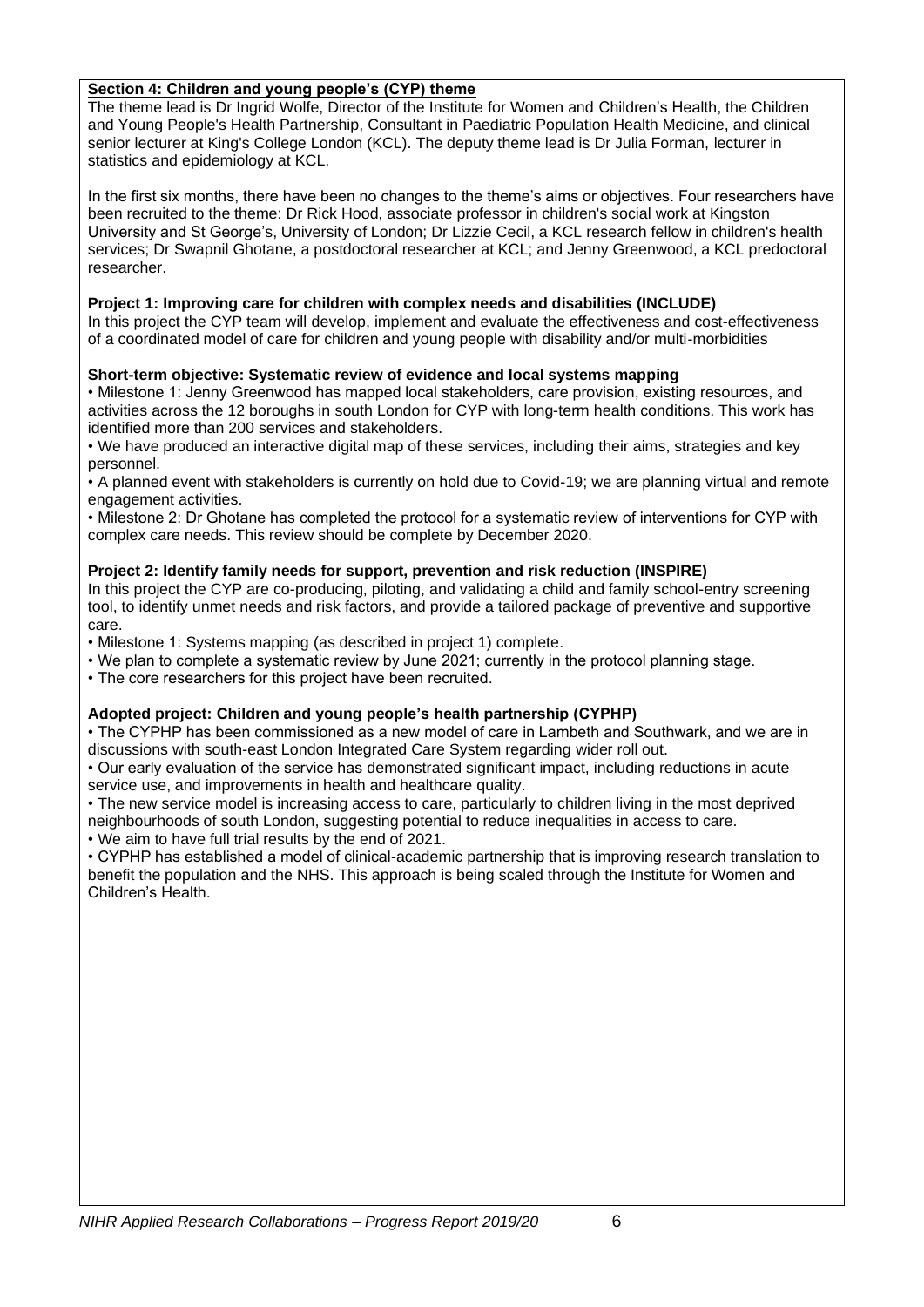### **Section 4: Maternity and perinatal mental health theme**

The theme lead is Professor Jane Sandall and the deputy theme lead is Professor Louise Howard (both King's College London). The theme's aim is to inform how the optimisation of maternal perinatal mental and physical health, care and outcomes by exploiting the best routine data and implementation research to mitigate inequities for better beginnings and healthy lives.

#### **Project 1: Models of maternity care for women living in areas of ethnic diversity and social disadvantage in south-east London**

• We are exploring factors associated with clinical outcomes for women and their infants from black, Asian and ethnic minority (BAME) groups using data-linkage.

• This project has been approved by the eLIXIR (early-LIfe data cross-LInkage in Research) oversight committee and data extraction is ongoing.

• We are exploring care pathways and outcomes for women who have received place-based models of continuity of maternity care using data-linkage (also approved by eLIXIR oversight committee).

• We are undertaking a qualitative longitudinal study of women receiving models of place-based continuity of maternity care (prepared a protocol in collaboration with [Lambeth Early Action Partnership](https://www.leaplambeth.org.uk/about-leap) (LEAP).

• The LEAP model of place-based continuity of care was not delivered due Covid-19, but has now been reinstated in recognition that continuity of maternity care is a safety net for women with social risk factors.

#### **Project 2: Factors surrounding severe maternal morbidity and mortality among women with mental illness**

• This project aims to investigate the factors surrounding severe obstetric complications and near-fatal perinatal self-harm among women with mental illness using qualitative and quantitative methods.

• The quantitative analysis of data on factors surrounding severe obstetric complications has been completed and written up for publication.

• Data extraction of qualitative notes on near fatal self-harm has been completed, an analysis plan and initial coding framework has been developed.

• We are undertaking a qualitative interview study of women and family's experiences of life-threatening events associated with perinatal mental illness. We have written the protocol for this study and submitted to a research ethics committee after PPI consultation.

• Project 2 was paused while we wrote a new study protocol examining the impact of Covid-19 on mental health, domestic abuse and drug and alcohol use during pregnancy using eLIXIR in south London.

# **New research**

• Our researchers have been awarded a King's Together research grant (led by Professor Laura Magee) to investigate the impact of Covid-19 on pregnancy and neonatal outcomes among women with physical and mental health co-morbidities.

# **Impact: Pilot study of midwifery practice in preterm birth including women's experiences (POPPIE)**

• Our adopted project POPPIE implemented and evaluated a continuity of midwifery care model at Lewisham Hospital. The POPPIE team are being sustained in the long term by the Trust.

• This year more continuity models have been scaled up and implemented across Lewisham and Greenwich NHS Trust for different populations including black, Asian and minority ethnic women, and socially disadvantaged women.

• The POPPIE pilot trial paper has been accepted for publication by PLOS-MED.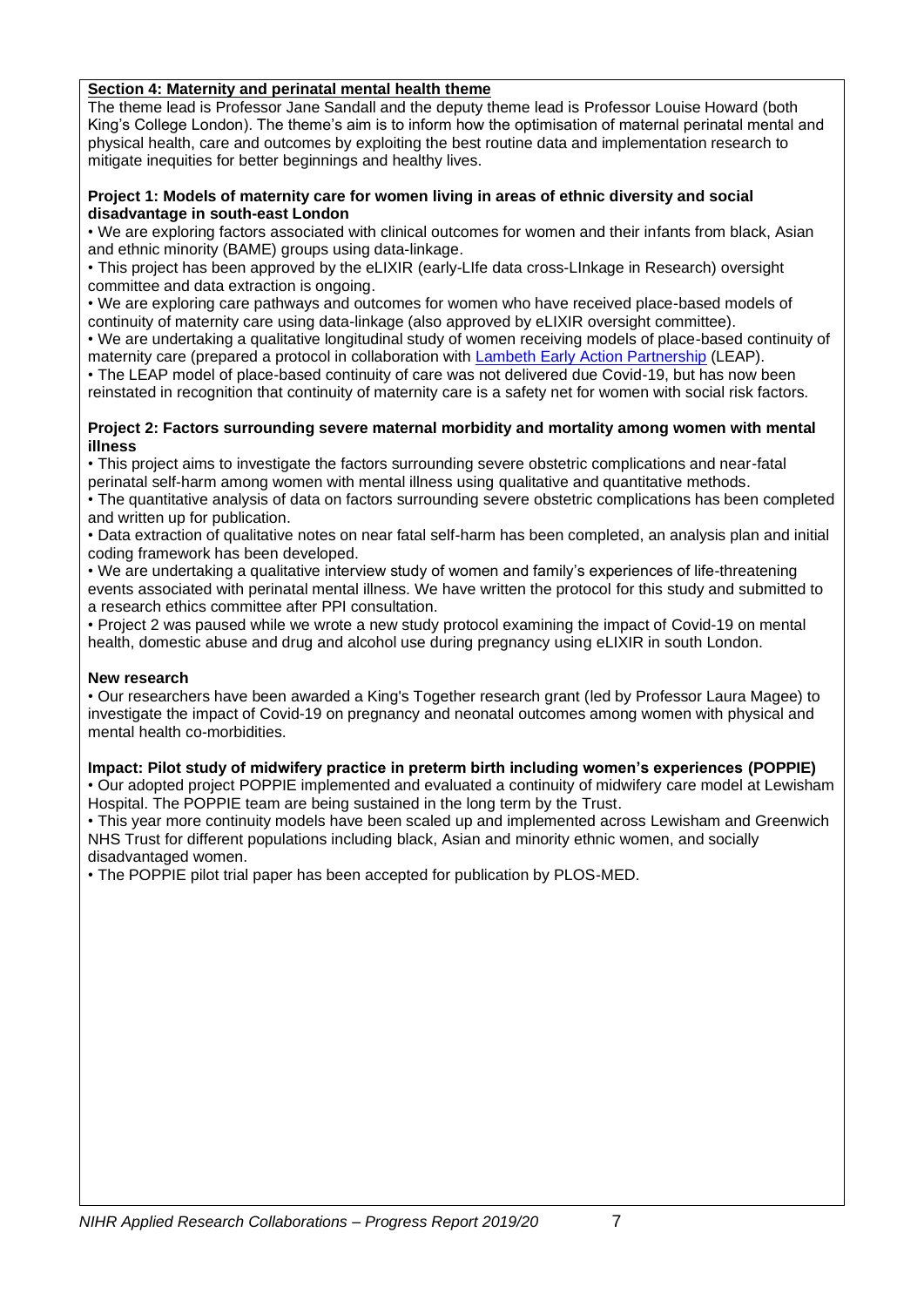### **Section 4: Palliative and end of life care (PEoLC) theme**

The theme is led by Professor Irene Higginson, with deputy leads Professor Gao and Dr Maddocks. No changes to the PEoLC theme aim or objectives in the first six months beyond an additional Covid-19 workstream. The ARC Executive adopted six projects under this theme during the reporting period.

### **Project 1: Understanding multimorbidity, complexity, and variation in health and social care**

This project uses routine patient data to understand variations in where people died, emergency admissions, inequalities in geographic accessibility and factors associated with place of death in multimorbidity. • We have completed data cleaning, identified and extracted all deaths with ≥2 contributory causes within

south London.

• A population-based study on regional variation in geographic access to inpatient hospices and place of death was published by the European Association of Palliative Care.

• We hosted a Michal Galazka International Study Day on challenges for big data use in end of life care research, and experiences of data linkage. We presented on the role of geographic access in place of death.

### **Project 2: Outcomes, health and social care costs, symptom management and prevention**

This project expands our existing PEoLC outcomes action collaborative and embed outcome measurement into routine practice.

• We identified chronic respiratory disease as a non-specialist palliative care priority area to support expansion of patient-centred outcomes into practice across King's Health Partners as part of a COPD Scorecard Development Team.

• We joined the International Consortium for Health Outcomes Measurement Working Group on developing new standard outcomes set for PEoLC.

• We launched an Outcome Action Collaborative (OAC) and organised a two-day training event with >200 attendees from 80 different care and research settings across the UK.

• We extended the use of POS in understanding the trajectory of patient-centred outcomes and effectiveness of treatments in Covid-19 patients.

#### **Project 3: New models of palliative and end of life for multimorbidity bridging health and social care** This project develops, evaluates and implements new PEoLC models attuned to multimorbidity.

• A tertiary systematic review of common elements of effective PEoLC models for older populations with chronic disease and multimorbidity submitted to the WHO for consultation to inform a policy brief. • A feasibility RCT on short-term integrated rehabilitation for thoracic cancer was published with the [intervention manual shared online.](https://journals.sagepub.com/doi/pdf/10.1177/0269215519888794)

• Two MSc physiotherapy students conducted a secondary analysis of trial intervention data to inform a follow-on grant application.

# **Patient and public involvement (PPI)**

• We hosted a full-day workshop (10 representatives) on PPI in secondary and routine data analysis, and a virtual PPI workshop (16 representatives) with a session on health and social care outcomes.

• Relaunched our online PPI forum [\(www.csipublicinvolvement.co.uk\)](http://www.csipublicinvolvement.co.uk/) following co-production workshops. This has increased forum activity and enabled increased PPI in new and ongoing studies.

• Led a virtual consultation with PPI networks across the UK on experiences, concerns, and priorities for PEoLC research during the Covid-19.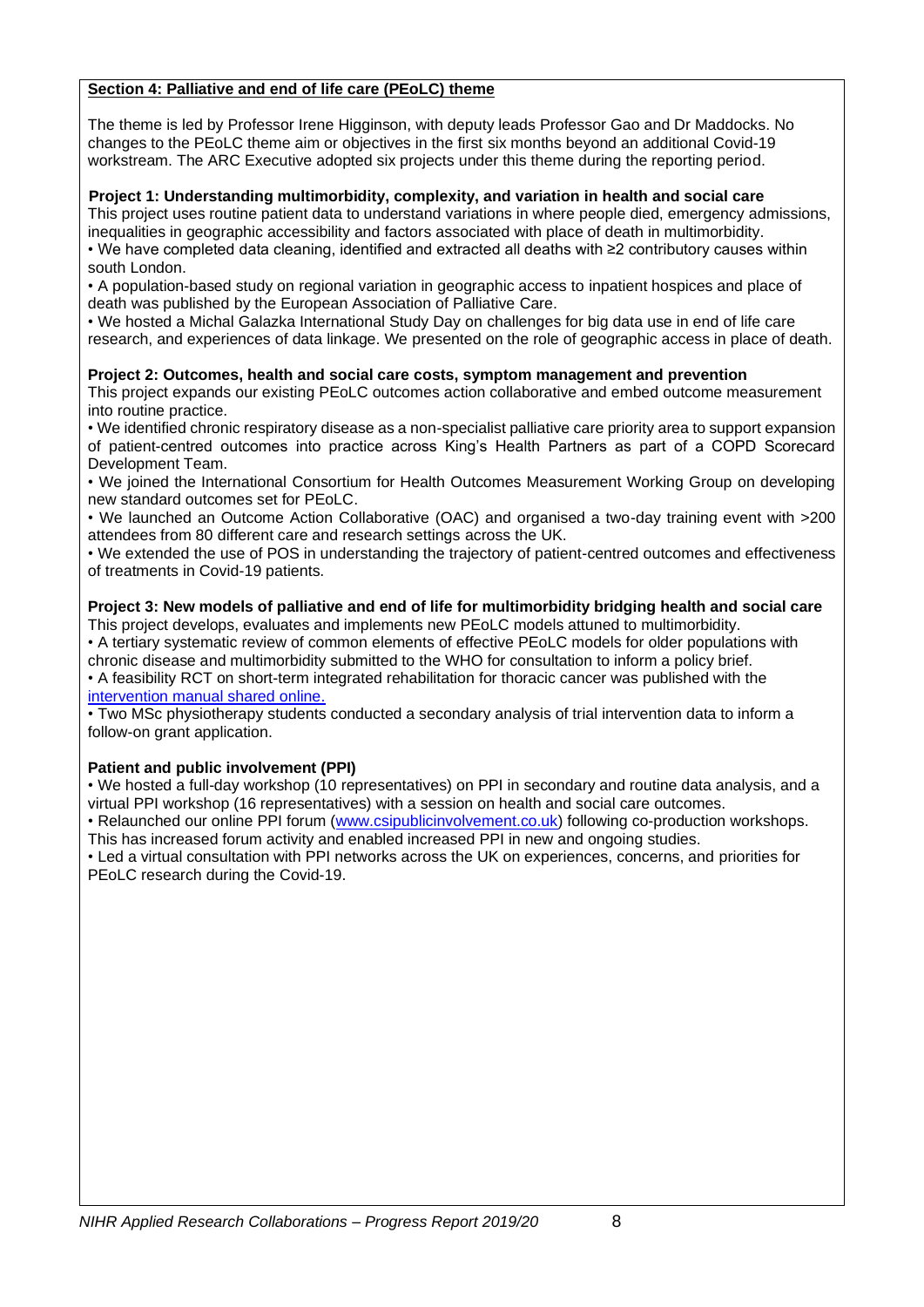### **Section 4: Patient and public involvement (PPI) research theme**

Following the retirement of Professor Diana Rose in June 2020, Professor Mary Chambers, Kingston University and St George's, University of London is now the PPI research theme lead. The deputy theme lead is Dr Stan Papoulias, King's College London. In the first six months, there have been no changes to the overall theme's aims or objectives.

### **Project 1: A mixed-methods study to identify existing approaches to PPI in health and social care commissioning**

The project builds on a CLAHRC South London adopted project and contributes to the work of Professor Peter Littlejohns in the public health and multimorbidity theme. The aim is to identify existing approaches to PPI in health and social care commissioning decision-making, and develop an intervention (tool-kit) to facilitate public contributions to decision-making processes.

• Currently our ethics application is being reviewed by the Centre for Public Engagement research expert group at Kingston University and St George's, University of London.

• We have identified two potential public contributors and six potential study sites. Due to Covid-19 we have been unable to confirm these sites in order to complete the mapping exercise.

• We are continuing to refresh the literature review and the research protocol.

• Collaboration with the ARC Kent, Surrey and Sussex established.

• Our next steps are to obtain ethical approval, complete the mapping exercise, and finalise membership of our advisory group.

### **Project 2: Qualitative study of the role of PPI leads / practitioners in research**

This project aims to study the challenges and enabling conditions for the work of PPI leads in NIHR-funded research. It has been co-designed with contributions from PPI leads and service users from across the ARCs.

• Completed a synthesis of preliminary workshops undertaken with PPI champions and public contributors.

• Ongoing analysis of policy, funding and organisational context for PPI in applied health research.

• Submitted two peer-reviewed articles: an analysis of PPI evolution in the tenure of Maudsley BRC (in press with BMC Research Involvement and Engagement), and a commentary on the dark side of co-production in research (co-authored, in press with Health Research Policy and Systems)

### **Adopted project: Therapeutic Engagement Questionnaire (TEQ)**

• Prior to the Covid-19 pandemic, the adopted TEQ project (carried forward from the CLAHRC) and funded by the Department for Health and Social Care, had been implemented in three mental health NHS trusts. • We secured a grant from Kingston University to appoint a mental health nurse researcher for 18 days to work with the Trusts (currently postponed).

• Internationally, it has been implemented in Finland, Malta, Jordan and Slovenia.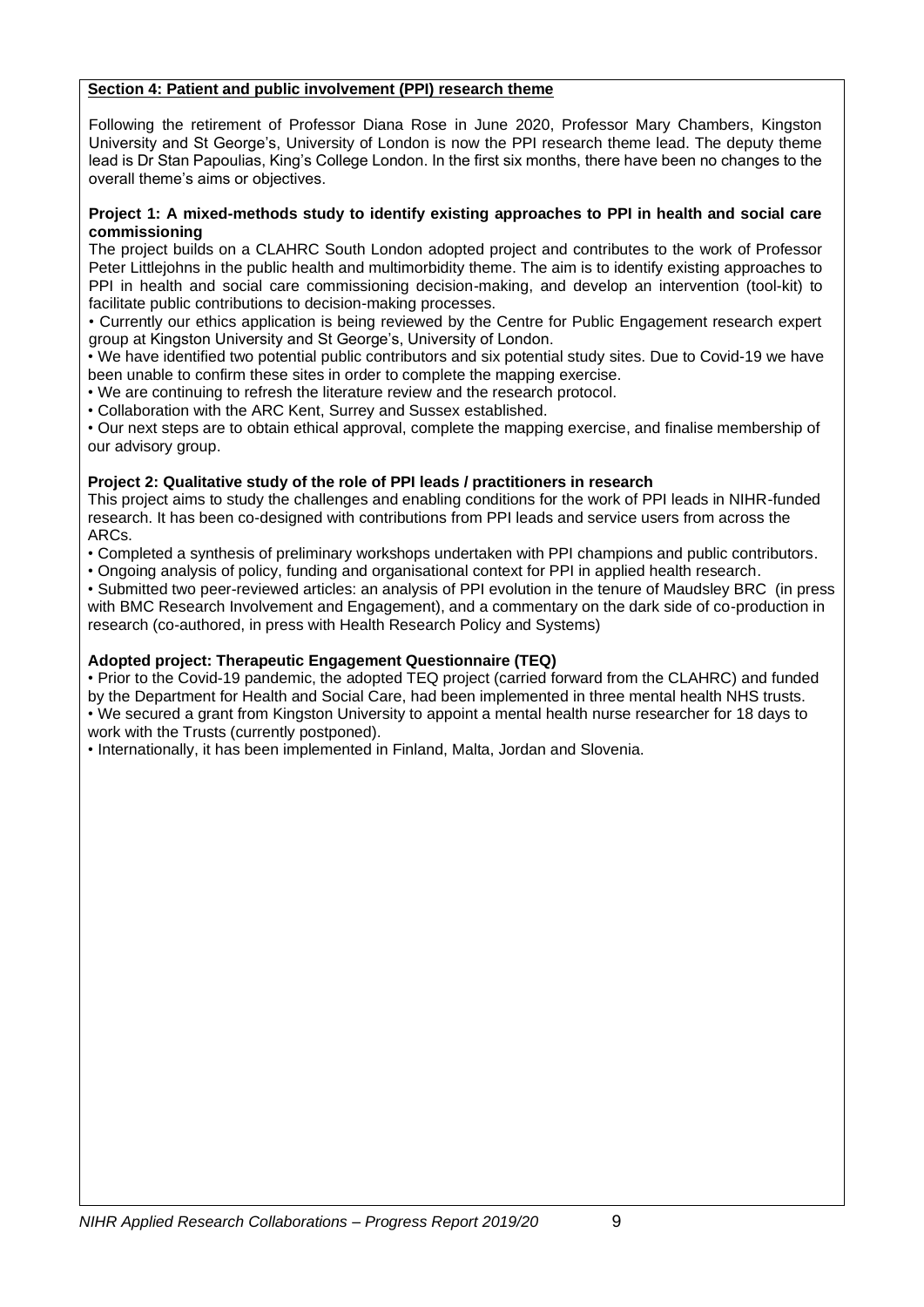### **Section 4: Public health and multimorbidity theme**

The theme lead is Professor Peter Littlejohns, King's College London, and the deputy lead is Professor Peter Whincup, St George's, University of London.

In February, the theme held a multidisciplinary academic and service forum with 22 delegates, which identified areas of collaboration across the theme's three workstreams.

### **Diabetes research**

Our diabetes researchers aim to improve the prevention and management of type 2 diabetes (T2D) complications in primary and secondary care across south London's diverse multi-ethnic population.

• To support our short-term objective to develop interventions reducing dietary energy intake to reduce T2D risk in people at-risk, particularly those of South Asian, African and Caribbean origin, the team have worked on the HEAL-D programme for management of T2D in local African and Caribbean communities.

• The researchers are drafting a report on the preliminary study of the fidelity of high cereal fibre dietary intervention for children and adolescents.

• In support of the short-term objective to facilitate the development of algorithms identifying T2D patients at high risk of complications and multimorbidity, we have initiated tracing and follow up of the SOUL-D study's cohort population, which explores the association between depression and diabetes outcomes in people with newly diagnosed T2D.

• A report examining the impact of movement to the Olympic East Village on use of transport modalities [was](https://ijbnpa.biomedcentral.com/articles/10.1186/s12966-020-0916-0)  [published](https://ijbnpa.biomedcentral.com/articles/10.1186/s12966-020-0916-0) in February 2020.

### **Public health research**

Our public health researchers are aiming to co-produce new population-focused health interventions to be incorporated into integrated care systems and local government prevention strategies

• Following a pilot, Dr Clare Coultas, King's College London, will work as an embedded researcher in Lambeth Council examining a co-production project. Before Covid-19, this was to be on youth violence prevention. The emphasis has shifted to explore how to engage black, Asian and minority ethnic communities in Covid-related research.

• Working with the PPI research theme, we have carried out key informant interviews looking at how south London integrated care systems are being operationalised.

### **Vascular research**

In order to estimate the first and subsequent events in the context of multimorbidity using the South London Stroke Register extra funding has been obtained from the NIHR Guy's and St Thomas' BRC, Dunhill Medical Trust, Horizon 2020, NHS England for Long Term needs and evidence review.

• We have developed a data analytics platform and formed collaborations with the leading clinicians in the largest hospital receiving Covid-19 patients nationally.

• We will be studying data from patients with Covid-19 taking ACE inhibitors; ethnicity and Covid-19 outcomes; prognostication, prediction and stratification; and the impact of ventilation in intensive care.

### **Smoking research**

• The two original projects evaluating the smoking and health outcomes of the CCG-commissioned acute medical tobacco dependence treatment pathways in King's College Hospital and Guy's and St Thomas' Hospital were temporarily on hold, but have restarted. Two new Covid-19 projects have been started. • We have initiated a qualitative exploration of the experience of tobacco harm reduction in emergency hotels for people experiencing homelessness during the Covid-19 outbreak and an audit of smoking cessation treatment for mental health in-patients who have tested positive for Covid-19.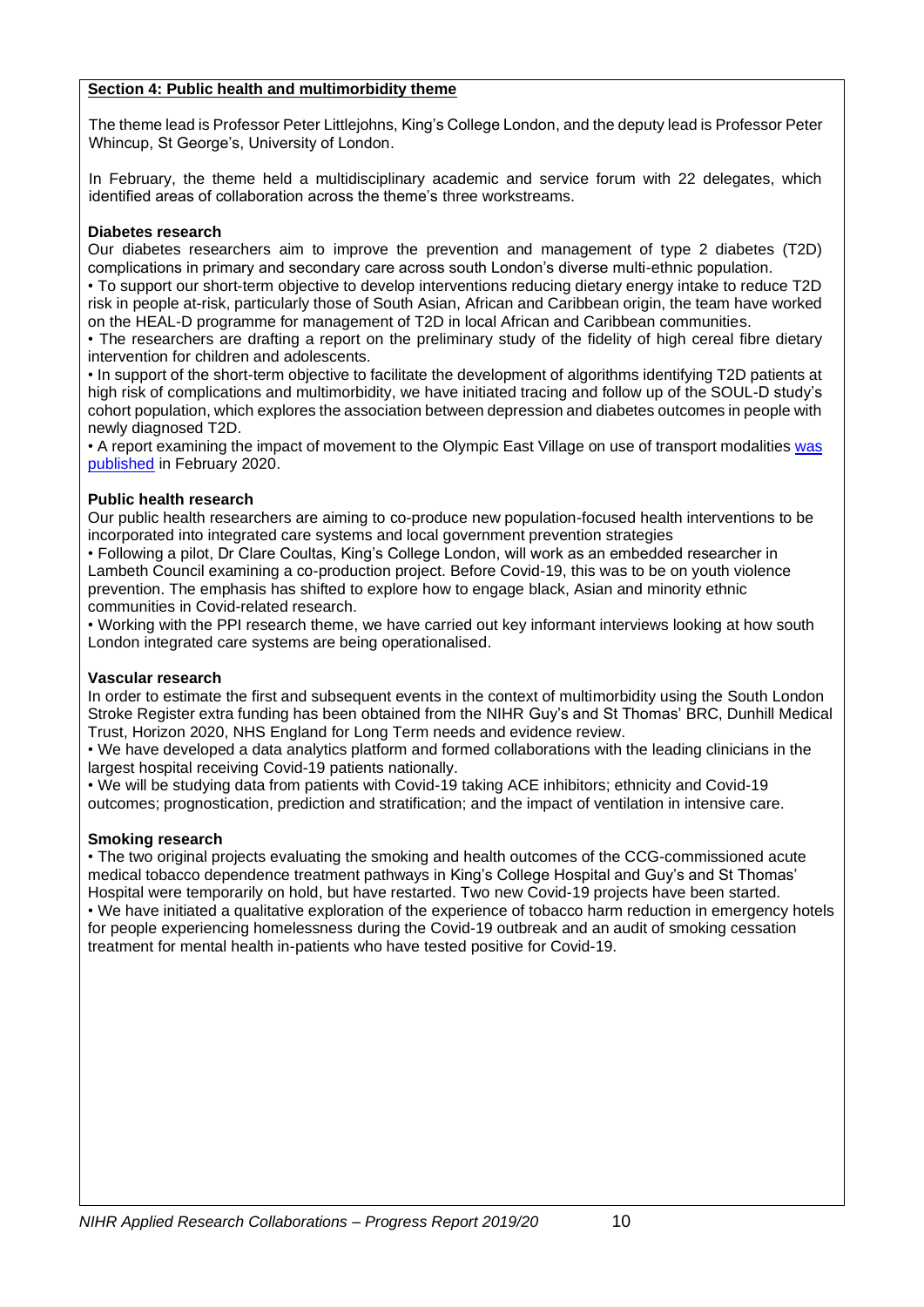### **Section 4: Social care theme**

The theme lead is Professor Jill Manthorpe, and the deputy theme lead is Dr Kritika Samsi (both King's College London).

#### **Project 1** - **Mapping and community engagement (MACE)**

The aim of this project is to design and implement sustainable community capacity among day services for adults who access care and support.

• We are producing a detailed map of day services in four south London boroughs to ascertain strengths and gaps in provision and demand. We have completed two in-depth case studies.

• Our literature review of day centres was published (January 2020).

• Over lockdown, many day centres for homeless people remained open to provide essential services such as hot meals and hygiene products. We collected early views from managers of south London day centres for homeless people about their early responses to Covid-19.

• We co-produced the first national guidance for day centre managers to "unlock lockdown". This covers the practicalities of re-opening, with prompts for reflection. We co-produced the Social Care Institute for Excellence's (SCIE) wider guidance.

### **Project 2 - Setting and responding to priorities (SARP)**

In this project, we will co-produce research and development priorities for social care communities in south London, including day services, and respond to these priorities.

• We are working with a group of hospital social workers who are keen to develop research on their initiatives, activities, and outcomes.

• We launched the UK's first Day Centre Research Forum in January 2020. This provides a unique space to discuss day service research and meets twice a year (now held virtually).

• In March we contributed to an overview of international Covid-19 social care policies and regulations: 'International policy responses and early management of threats posed by the SARS-CoV-2 pandemic to social care', in press in *Journal of Long-Term Care.* This informed Department for Health and Social Care and other government departments' policy.

• Our **Unlocking Lockdown** guidance was well received by local and national day centre managers, volunteers, and other stakeholders (including House of Commons Library).

### **Adopted projects**

• In March 2020, the ARC adopted our Alzheimer's Society-funded study: *Taking a break. Use of residential respite by people with dementia and carers: experiences, access, outcomes*.

### **Highlights/ engagement activities:**

• In November 2019 we helped organise an exhibition: 'The Home: Older People, Residential Care and Human Rights', with The Exchange, Albany Theatre (Deptford, south London), and theatre artist Christopher Green. It was attended by older people's groups, health and care professionals and the public.

• We outlined activities at Lewisham Pensioners' Forum (one of south London's largest membership groups of older people).

• In March 2020, we presented at the ARC South London launch event, at World Social Work Day in Bexley and in Southwark.

**•** In 2020, Prof Jill Manthorpe was invited to represent social care on the NIHR Strategy Board.

**•** On 8 March 2020, we celebrated International Women's Day with a blog recognising women's contribution to south London's health and social care.

**•** We joined other ARC social care themes in a successful funding application to NIHR for a national social care network.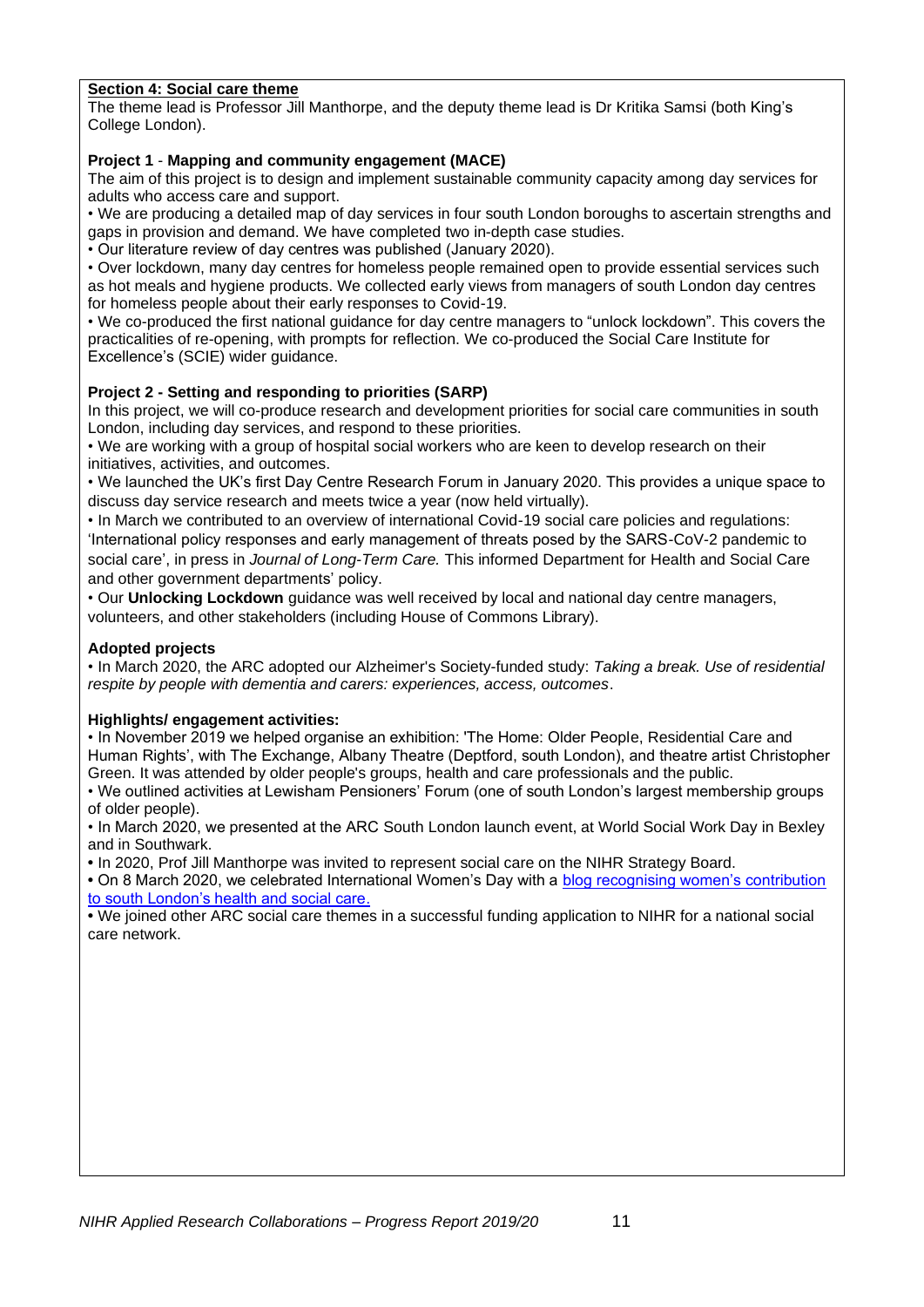### **5. Impact on Healthcare Provision and Public Health (no more than 500 words)**

### **Healthy Eating & Active Lifestyles for Diabetes (HEAL-D): a culturally-tailored Type 2 diabetes (T2D) self-management programme for Black-British communities**

Addressing poorer diabetes-related outcomes in black British patients is an urgent healthcare priority. 40% of patients with newly-diagnosed Type 2 diabetes (T2D) in south-east London are of black British ethnicity. HEAL-D is a T2D self-management programme, which is culturally-tailored to meet the needs of black British patients. HEAL-D has been developed using co-creation methods to ensure its cultural relevance and acceptability. It has been evaluated in a pilot study in primary care; significant improvements in HbA1c and patient quality of life (QOL) were seen. These improvements are considerably greater than those seen in the standard education programmes delivered locally. The HEAL-D pilot study was funded through an NIHR advanced fellowship and was adopted by CLAHRC South London in October 2016.

The long-term complications of T2D bring a considerable cost burden to the NHS. Evaluation of HEAL-D has demonstrated that it is acceptable to patients. Furthermore, 14 hours of behaviour change support has been highly effective at improving diabetes control, ultimately reducing the burden of this condition for patients and the NHS. The project was commissioned by six clinical commissioning groups (CCGs) for Autumn 2019 delivery (approximately 120 places); this saw HEAL-D implemented in four new London boroughs: Lambeth, Southwark, Lewisham and Croydon. HEAL-D was awarded the *Quality in Care Diabetes Award* in December 2019.

#### **Children and young people's health partnership (CYPHP) – implementing and evaluating a new model of care**

The CYPHP is a new model of care designed to improve the way health care is delivered for the 190,000 children and young people living in the boroughs of Southwark and Lambeth. It has been co-designed by local clinicians, parents, carers, children and young people, researchers, commissioners and providers. The aim is to ensure that health services are shaped around the needs of children and their families. The focus of the new model is on managing everyday health conditions and long-term conditions, such as asthma and epilepsy.

Dr Ingrid Wolfe, the ARC's children and young people's research lead, is leading the implementation and evaluation of the programme. The CYPHP has been commissioned as a new model of care in Lambeth and Southwark, and we are in discussions with south-east London Integrated Care System regarding wider roll out. Our early evaluation of the service has demonstrated significant impact, including reductions in acute service use, and improvements in health and healthcare quality. The population health management approach is increasing access to care, particularly for children living in the most deprived neighbourhoods of south London. This suggests that the model has the potential to reduce inequalities in access to care. CYPHP has established a model of clinical-academic partnership that is improving research translation to benefit the population and the NHS. We expect the full trial results by the end of 2021.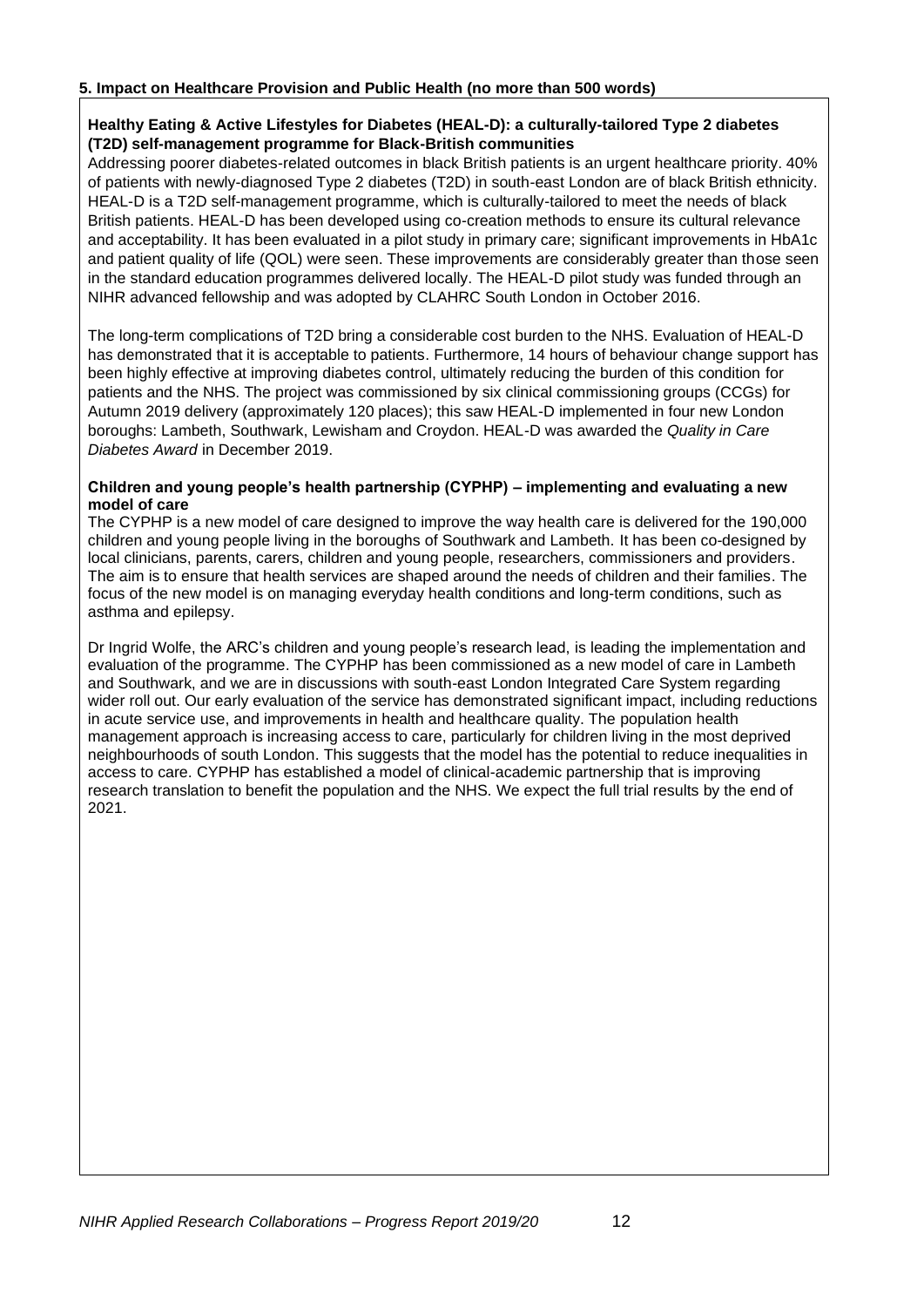### **6. Patient and Public Involvement, Engagement (PPIE) (no more than 1000 words)**

#### **6.1 Implementing the ARC's PPIE strategy**

An external, independent and detailed review of patient and public involvement and engagement (PPIE) activity and diversity and inclusion at ARC South London was commissioned in October 2019 by the ARC's co-leads for PPIE (Zoe Lelliott and Dr Natasha Curran, Health Innovation Network). Meanwhile, various themes involved service users, carers or public contributors in their research.

This review was undertaken between November 2019 and January 2020 by Dr Siân Rees, director of community involvement and workforce innovation at Oxford AHSN. It involved a review of PPIE under the CLAHRC, a review of documentation, and interviews with 18 ARC staff and public contributors. A series of recommendations were made in a report published in February 2020, including that the ARC PPIE strategy be co-produced with equal input from staff and public contributors and broader community input through a 2020 Active Involvement in Research Day, utilising the six UK Standards for Public Involvement (inclusive opportunities, working together, communication, learning and support, impact and governance). These recommendations, in addition to the guidance from a national ARC PPIE Strategy Development Zoom Meeting organised by the NIHR at the end of March, will inform the ARC's new PPIE strategy,

Since the publication of the PPIE report, the ARC has:

- **Confirmed the employment of a PPI coordinator** (Savitri Hensman) to support service user, carer and public involvement in health and social care and enabling community development
- **Employed a lead for diversity and inclusion** (Dr Josephine Ocloo) across the ARC to develop and implement a strategy for building diversity and inclusion (D&I) into all aspects of the ARC programme. A number of recommendations for this work have been made, including making D&I a standing item on all ARC boards and committees, and ensuring all research themes complete annual D&I achievement logs. A working group has also been set up, which is exploring a range of approaches to embedding D&I. Dr Josephine Ocloo, a senior research fellow at the Centre of Implementation Science has been appointed to two new national committees addressing mental health inequalities: The Advancing Mental Health Equalities Taskforce and the Patient and Carer Race Equality Framework (PCREF) Steering Group. The PCREF is a sub-group of the Advancing Mental Health Equalities Taskforce, responsible for steering the development of the PCREF, which aims to improve the experience of people from black, Asian and minority ethnic backgrounds in contact with mental health services in England.
- The ARC is communicating through its quarterly PPI newsletter with local service users, carers and communities and PPI leads in NHS and social care organisations.

### **Public involvement in governance**

Some research themes already have patient and public involvement in their structures at a level wider than that of individual projects. However, among the recommendations of the review were: more consistency in having public members in ARC-wide leadership bodies, a Strategic Oversight Group, naming senior people with responsibility for patient and public involvement, and reviewing the ways that patients and the public are involved in the work of the ARC (for example, in developing strategy, giving advice to researchers or reviewing work). These areas were among the recommendations of the review, which will help to inform a co-design process.

### **Capturing and reporting on impact as a result of your PPIE strategy**

Evaluation will be an important aspect of the PPIE strategy (produced by March 2021). We have captured how involvement has enriched ARC work, but greater consistency will need to be built into ARC processes.

### **6.2 Significant challenges or barriers experienced**

The Covid-19 pandemic has significantly impacted on our plans for meeting with local people, user groups and researchers. It has also highlighted the importance of, and challenges in, involving diverse communities, especially in south London, where some sections of the population, already facing health inequalities have been severely affected. However, with the limitations on physical meetings, we began planning a number of virtual meetings to ensure that we engage with local communities and to better understand the impact of the pandemic. We are also planning a community and public meeting in November, which will be used to help develop the strategy for public and community involvement, engagement and participation. We will report on these meetings and engagement events in the next annual report.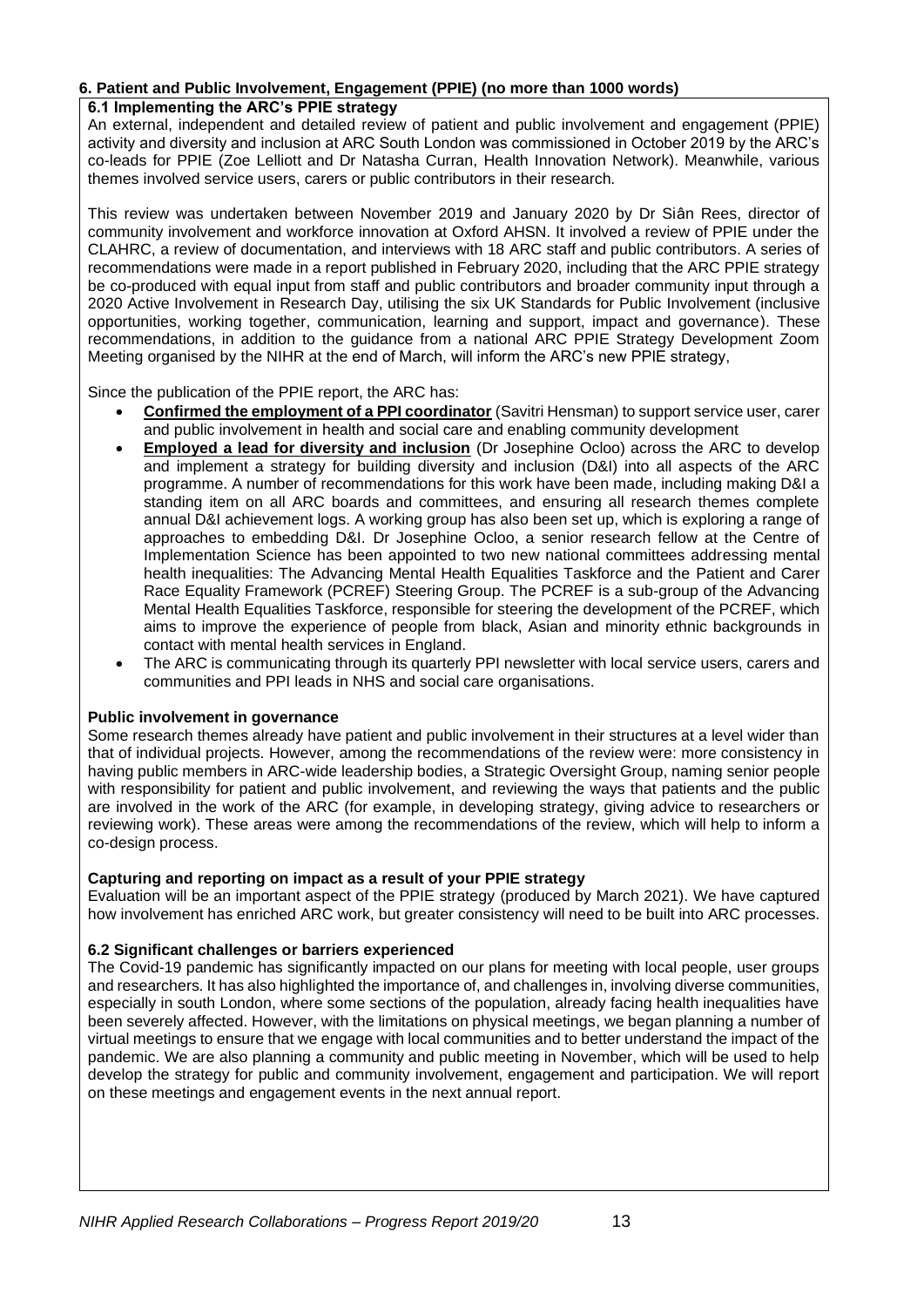# **7. Training (no more than 1000 words)**

# **7.1 Progress.**

### **Objective 1. Build on our CLAHRC provision, local NIHR infrastructure, NIHR Integrated Academic Training (IAT) and Integrated Clinical Academic (ICA) programmes to co-ordinate a portfolio of shared training resources.**

We are developing a training area on our website, which will act as a hub to direct researchers to training opportunities in implementation science and across our research themes. We are compiling training opportunities from across our themes and with local NIHR infrastructure in order to develop an expanded portfolio of resources reflecting our ARC expertise (milestone date: September 2021).

### **Objective 2. Deliver 250 places a year on short courses in applied health research and implementation science**

Planning and preparation was undertaken for the Implementation Science Masterclass, scheduled for July 2020. This attracted 140 delegates in 2019, but was cancelled this year as a result of Covid-19 restrictions.

The Implementation Science Conference was reconfigured for online delivery on schedule in July 2020 and was attended by 180 international delegates from 16 countries (77% from the UK and 23% international). The theme was 'Implementation Science for Health and Social Care; Maximising relevance for practice and policy'.

**Objective 3. Enhance the flexibility of our training resources to accommodate a wider variety of researchers and non-researchers.** In addition to the Implementation Science Conference, the flexibility of our training resources has been enhanced through the delivery of a new Postgraduate Certificate (PgCert) in Healthcare Research Skills and Methods, awarded by St George's, University of London alongside our existing MRes Clinical Research. The new PgCert launched in Autumn 2019 enrolling students from local NIHR IAT and ICA programmes. We are also developing an online module in Implementation Science, which is scheduled for completion and launch within the current academic year (see section 7.4 below).

# **Objective 4. Areas of NIHR Strategic Need – Public Health and Social Care**

Our Capacity Building Steering Group includes representation of public health and social care research, to ensure these areas are addressed in content across our training activities. Our Applied Health and Care Winter School for PhD students scheduled for December 2020 will include themed content in public health and social care. Additional themed content in these areas will be established within our training portfolio.

### **b) Regarding NIHR Academy members**

ARC South London will fund a cohort of initially eight postdoctoral research fellows with a social care focus, who will be based within the social care, palliative and end of life care, and economics and biostatistics themes. Our new postdoctoral research posts in the social care theme will be closely integrated with the capacity building career pipeline of the NIHR School for Social Care Research. Two of these postdoctoral fellows are currently in post within the social care theme, with a further two due to be recruited during the current academic year. An additional objective for the coming year will be the award of at least one partlyfunded PhD scholarship for which the recipient will be recognised as an NIHR infrastructure trainee.

# **7.2 Deviations**

# a) **Regarding research capacity building**

As noted in Section 7.1a above, our planned Implementation Science Masterclass did not take place in July 2020 as a result of the Covid-19 pandemic. To address this, the online Implementation Science Conference was amended to include 'Meet the Experts' sessions to help address the needs of participants who would have benefited from such interactions in the Masterclass.

# b) **Regarding NIHR Academy members**

Two postdoctoral fellows with a social care focus to work in the economics and biostatistics theme were due to be recruited for October 2020. Due to delays in hiring as a result of the Covid-19 epidemic, these will now start in March 2021.

# **7.3 Impact**

Our Implementation Science conference (Section 7.1a above) was attended by approximately 180 delegates, 23% of whom were international, from 16 countries. Delegates included applied researchers,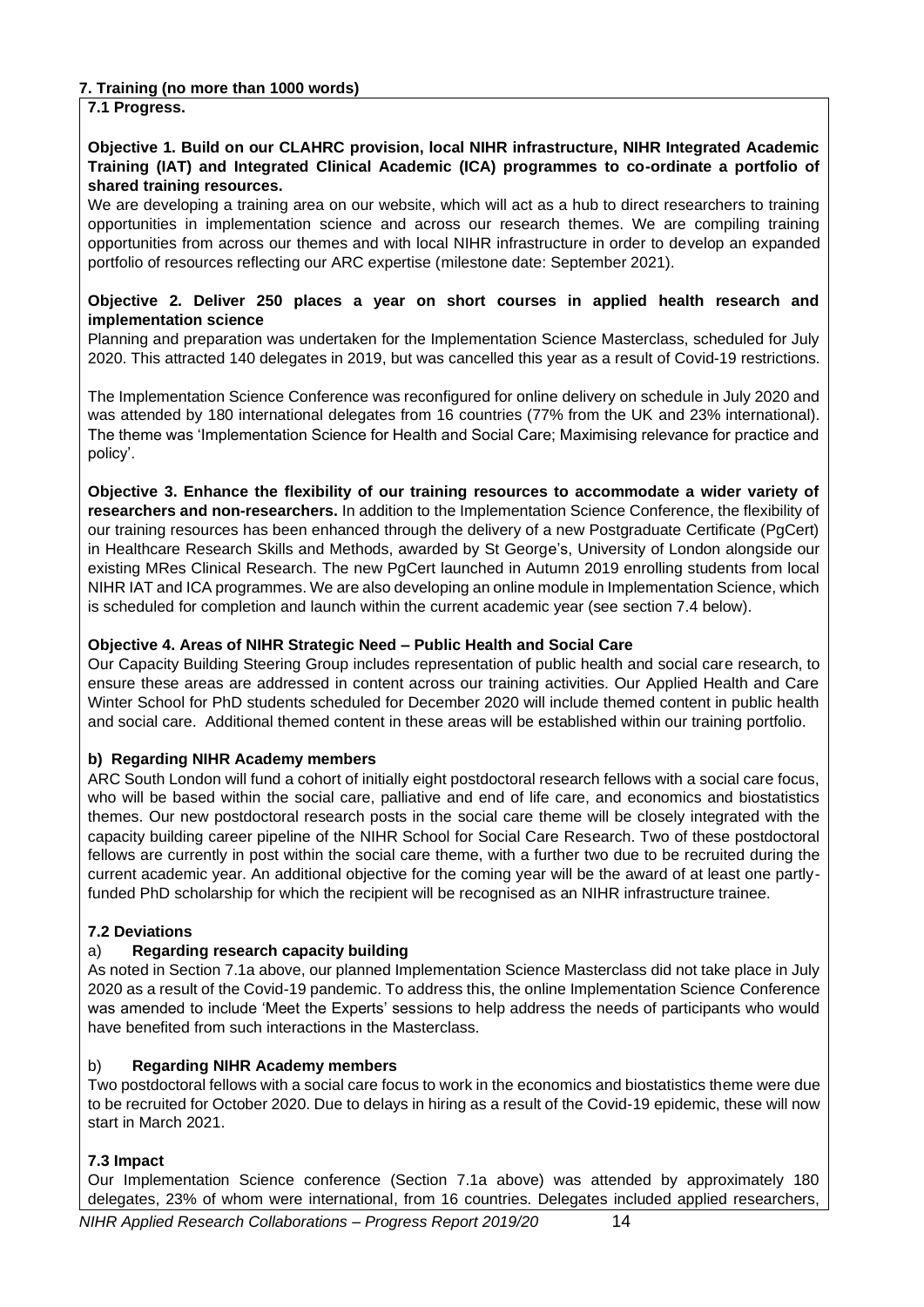health and social care professionals, policy makers and service user researchers. The conference feedback was very positive with 100% of delegates reporting that that it was "good" or "very good". It is likely that the online delivery provided a flexible format that enabled participation for those who were overseas or would be unable for work or personal reasons to attend an on-site conference in full.

# **7.4 Collaborations**

We are developing an online module in implementation science as a partnership between ARC South London Academic Partners (King's College London, Kingston University and St George's, University of London) and the University of East Anglia. This will provide a valuable resource to inform implementation of applied research and is intended for local, national and international delivery. We are establishing peer networks for research trainees in public health and social care to support cross-institutional networking across our academic partners.

# **7.5 Sharing best practice**

A focus of our activities over the last year has been our aim to enhance the flexibility of our training resources to accommodate a wider variety of researchers and non-researchers. We have delivered flexible taught postgraduate content including standalone modules, a new Postgraduate Certificate in Healthcare Research Skills (13 students) and Methods and our MRes Clinical Research. We are also in the process of developing an online module in implementation science for local, national and international delivery.

# **7.6 Expenditure on training: Please specify NIHR spend on training for the reporting period.**

# • **Salary and support costs for NIHR Academy members**

Salary costs for two postdoctoral fellows in Social Care - £81,038.80 (£45,900 + 35,183.80)

# • **Costs for wider training and development.**

Total expenses for Implementation Science Conference - £3,749.57

### **8. Links with NIHR Infrastructure and the wider innovation landscape (no more than 500 words)**

Our research themes have extensive links and collaborations with other parts of the NIHR and the wider landscape. For example:

**ARC South London, working with ARC East of England, has held two mental health and wellbeing network meetings** with representation from all ARCs. We have a distribution list of more than 70 members and have appointed Tina Coldham, Chair of Involve, as PPI lead. This network contributed to the development of the **ARC national priorities programme for mental health**. The network has also facilitated collaborations between the ARCs, for example, on the [NHS CHECK study.](https://www.kcl.ac.uk/news/nhs-check-study-to-explore-the-effect-of-the-covid-19-pandemic-on-nhs-staff)

# **Maternity and perinatal mental health and social care**

Prof Jane Sandall is a member of the NIHR incubator for nursing and midwifery and leads a postdoctoral career development group. She is NIHR lead advocate for midwifery research careers and is a member of the NIHR Advanced Fellowship Panel. Profs Sandall and Sarah Kenyon (ARC West Midlands) meet monthly to discuss collaboration. Prof Louise Howard works with the NIHR Maudsley BRC clinical informatics team and the clinical disorders themes. She is a member of the NIHR Mental Health Incubator Steering group. The NIHR CRN South London supports the delivery of the theme's perinatal mental health research. Dr Hannah Rayment-Jones is a member of the NIHR Academy Involvement Group. ARC South London is part of the Children's Health and Maternity National Priority Network. Our social care theme is a member of the ARC national priority network for adult social care and social work.

# **Alcohol**

Our alcohol researchers are working with the NIHR Maudsley BRC on analysis of mortality data in alcoholrelated frequent attenders. They are also in discussion with the BRC on conducting a national survey of mental health and alcohol use of NHS and social care staff during the pandemic.

# **Capacity building**

The theme's core project on research capability for non-researchers is in partnership with ARC colleagues, our AHSN (Health Innovation Network) and Health Education England. The development of an online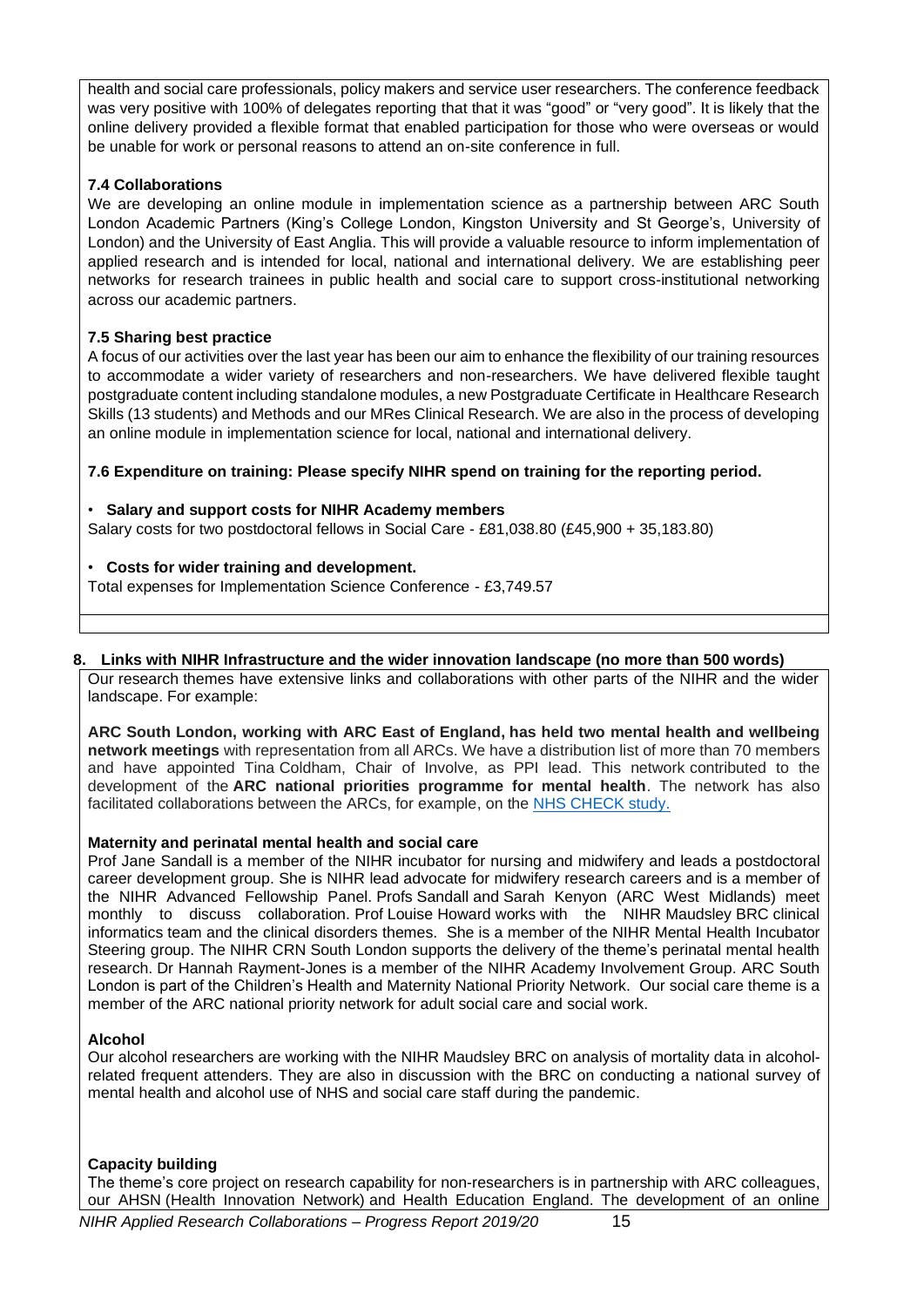module in implementation science is in collaboration with ARC East of England, King's College London, St George's, University of London, Kingston University and the University of East Anglia.

### **Implementation science research**

Our implementation scientists are part of a new national, cross-ARC group of implementation scientists, coordinated by ARC Yorkshire and Humber, which launched in March.

#### **Palliative and end of life care**

The re-design of the palliative and end of life care theme's PPI online forum [\(www.csipublicinvolvement.co.uk\)](http://www.csipublicinvolvement.co.uk/) was funded by the CRN South London. In March, the theme invited the upcoming CEO of the CRN South London, William van't Hoff, to join a national ARC meeting for **palliative care** co-led by ARCs South London and East of England. This collaboration includes all 15 ARCs.

#### **Patient and public involvement research**

The theme's qualitative study of the role of PPI practitioners in research involves working with PPI practitioners across the NIHR infrastructure. Dr Stan Papoulias is a member of the Public Involvement Community, a national cross-ARC PPI network for PPI leads and co-ordinators.

### **9. Links with Industry (no more than 1000 words)**

**Please answer the following questions to describe your NIHR ARC's engagement with industry.**

**9.1 Please outline your NIHR ARC's progress against its strategy for engaging with industry, separately as appropriate in the following sectors: with i) pharma, ii) biotech, iii) medtech/devices, iv)** *in vitro* **diagnostics, v) CRO's, vi) non-life sciences companies. For each sector please describe any significant successes or any challenges faced during the reporting period. Please also outline any strategic plans for increasing engagement with industry that are not outlined in your application.**

Category i) - ii) – No updates.

iii) Our alcohol theme is working with SmartStart Inc, the developers of the alcohol transdermal sensor (BARE) They are setting up a research agreement to use early release devices for the validation and feasibility studies in their study to validate and evaluate different wearable transdermal alcohol sensors and associated apps. The main activities were on-hold during March of the reporting period due to the pandemic.

 $iv - v$ ) No updates.

**9.2 Please indicate the total number of UK Small and Medium Enterprises (SMEs) you have worked with during the reporting period and provide brief details of key examples. Please list ALL UK SMEs that you have worked with during the reporting period in the Finance & Activity Report***.*

The ARC has worked with five UK-based SMEs during the reporting period.

Our social care research theme works with a range of social care providers, including those from the private sector. For example, they work the Good Care Company, Richard Banks Associates and Chinara Enterprises. They regularly hold events that attract social care providers from the private sector. For example, on 13 November 2019, they held their quarterly Margaret Butterworth Care Home Forum in which research is shared with an audience of around 40 care home staff, carers and others with an interest in care homes and improving the quality of care and life for people with dementia living in a care home. They also have an ongoing relationship with the social care publishers, Hawker Publications.

The social care research team are active members of the Network of Care Home Researchers, hosted by Nightingale House in south London and contribute to its bi-monthly meetings. The network was set up to support researchers, to support internal quality assurance and standards, to develop research capabilities within the home, including by exploring and facilitating new research opportunities and sharing information about current and completed research.

**9.3 Please provide details of; i) any new strategic partnerships between your NIHR ARC and industry ii) the progress of ongoing strategic partnerships between your NIHR ARC and industry for the period 01 October 2019 to 31 March 2020. Please list all new strategic partnerships between**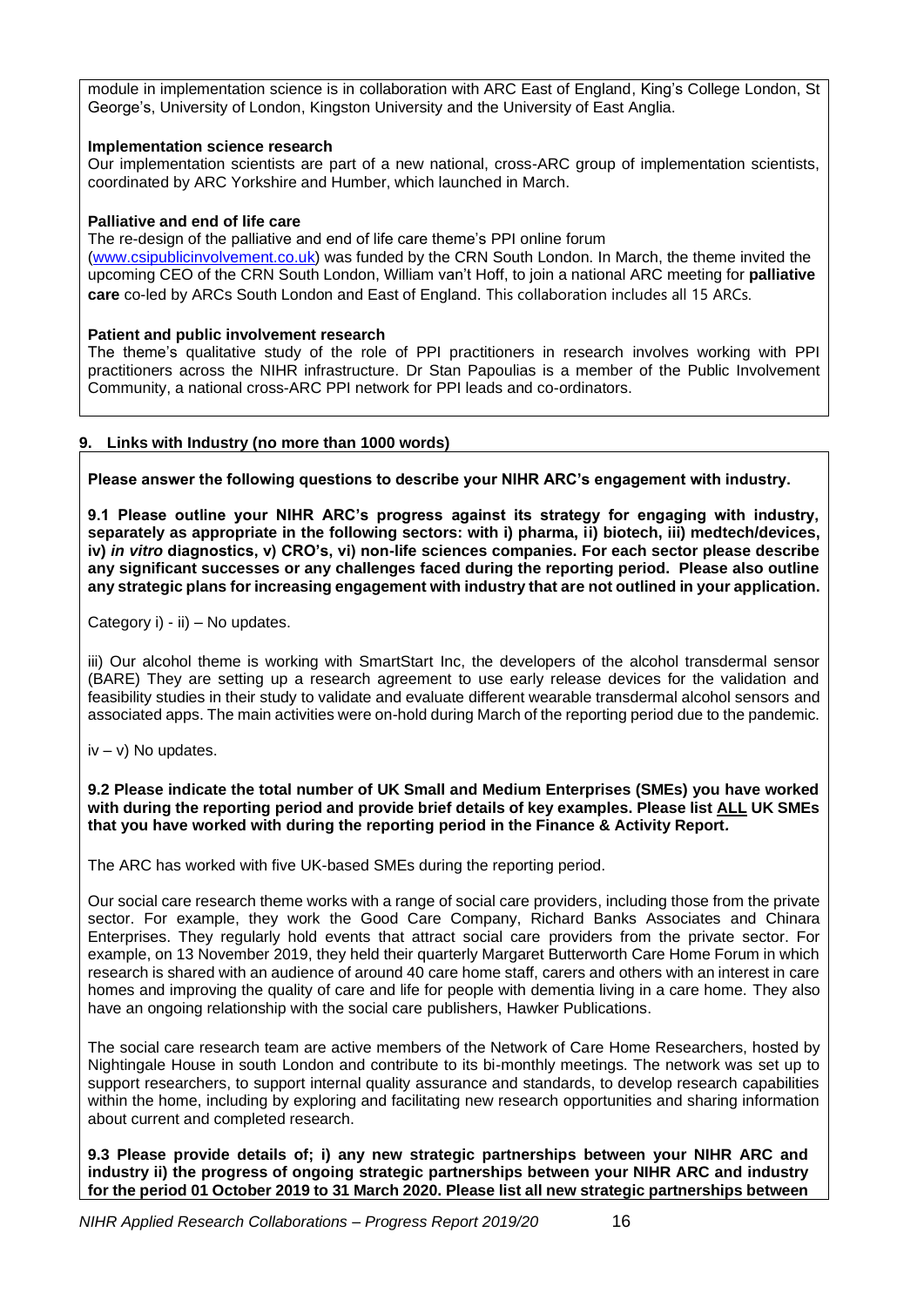### **your NIHR ARC and industry for the period 01 October 2019 to 31 March 2020 in the Finance & Activity Report.**

**I) New strategic partnership –** As detailed in 9.1 above, our alcohol theme is working with SmartStart Inc. the developers of the alcohol transdermal sensor (BARE) in their study to validate and evaluate different wearable transdermal alcohol sensors and associated apps.

**ii) Ongoing strategic partnerships –** The alcohol theme has ongoing strategic partnerships with Merck Serono Ltd and Lloyds pharmacies (Selicio Ltd) as part of the Alcohol Dependence and Adherence to Medications (ADAM) trial (due to complete March 2021). The alcohol theme also has an ongoing strategic partnership with Codeface Ltd, for the ADAM trials and for a survey of emergency department attenders for the minimum unit pricing project.

**9.4 Please provide brief details of key examples of studies active for the period 01 October 2019 to 31 March 2020, as follows:**

- **Contract commercial trials;**
- **Industry collaborative research studies; and**
- **Other academic commercial research.**

There were none during this reporting period.

**9.5 Please provide the number and key examples (including name of funder/grant scheme) of any partnerships or studies with industry which have led to further industry, public or charity research funding, including as part of consortia.**

There were none during this reporting period.

**9.6 Please provide brief details of key examples of agreements signed with industry including:**

- **Non-Disclosure Agreements;**
- **Model Trial Agreements, including mICRA and mCTAs.**

There were none during this reporting period.

### **10. Matched Funding (no more than 500 words)**

Our predicted matched funding for the life of the ARC is £7,049,000 over five years. This equates to 78% of the level of funding provided by the NIHR.

### **King's Health Partners**

The King's Health Partners (KHP) organisations (Guy's and St Thomas' NHS Foundation Trust, King's College London, King's College Hospitals NHS Foundation Trust, and South London and Maudsley NHS Foundation Trust) have committed to provide £125,000 in cash and £100,000 in kind per partner for each of the five years of the NIHR ARC programme.

The direct cash contribution of £250,000 during the reporting period made to the NIHR ARC South London's Centre for Implementation Science is enabling us to develop as a multidisciplinary team, specialising in all aspects of implementation and improvement science in practice. The funding has supported King's Improvement Science, which is located within the Centre for Implementation Science. It comprises a specialist team of researchers who support health professionals and NHS managers who want to use recognised quality improvement methods for health service improvement in south-east London. The dedicated team of specialist implementation and improvement scientists and senior researchers also support NIHR ARC South London researchers to embed implementation and improvement science into their work.

### **ARC South London collaborating organisations**

The in-kind contributions of £285,156 (£74,825 healthcare and £210,331 universities) from each of our partner organisations (St George's, University of London, St George's University Hospitals NHS Foundation Trust, Kingston University, Guy's and St Thomas' NHS Foundation Trust, King's College London, King's College Hospitals NHS Foundation Trust, and South London and Maudsley NHS Foundation Trust) has supported 65 administrative and research staff working across research and cross